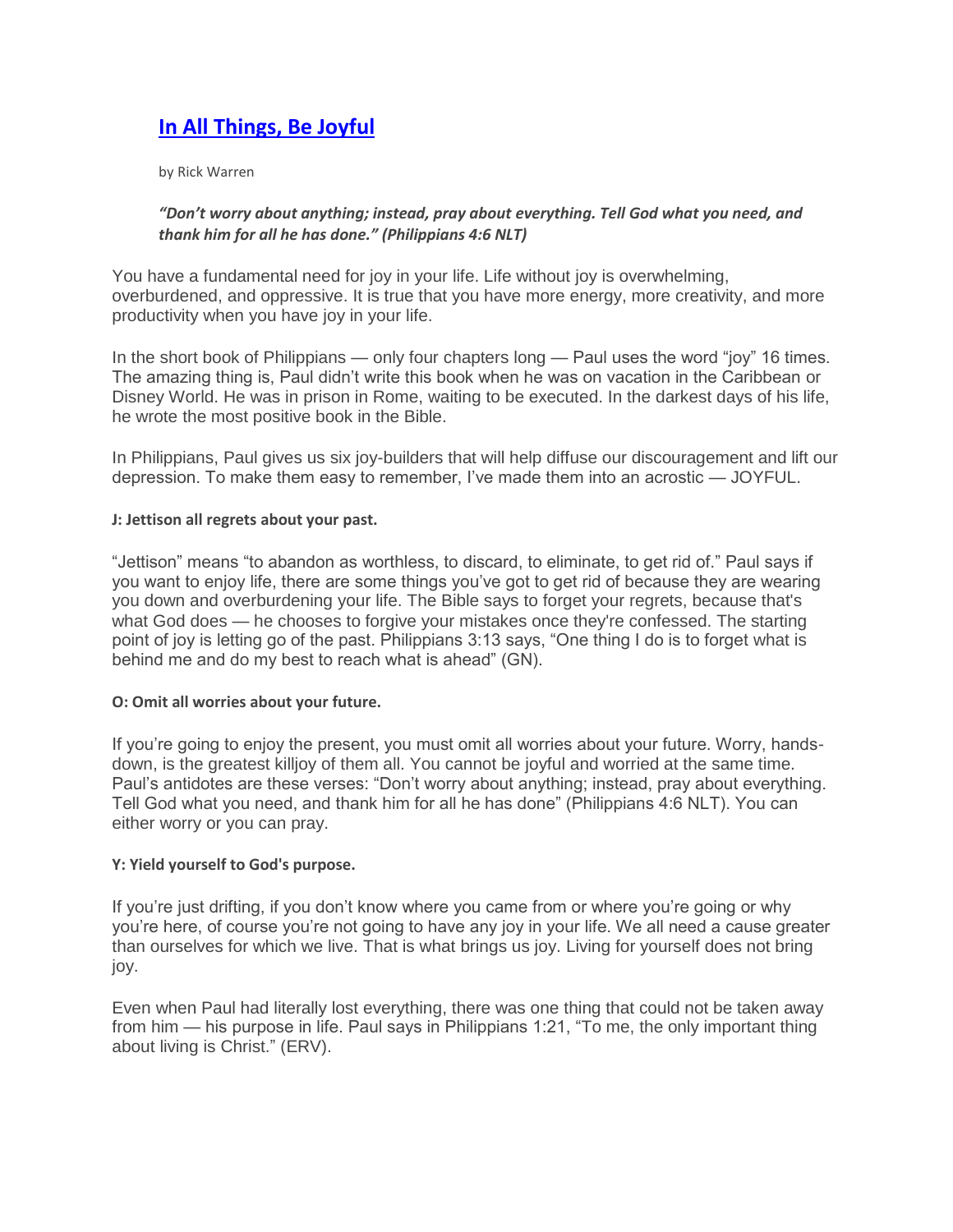If you want to have a joy-filled life, you need to get in line with God's purpose for your life. When you begin to live the purpose for which you are made, life makes sense, and joy is a lot more easily found.

### **Talk It Over**

- What are the things people, circumstances, situations, or feelings that are wearing you down and keeping you from living a joyful life?
- What is the difference in happiness and joy?
- What are you worried about? What do you need to do to release your worry?

\*\*\* \*\*\* \*\*\*

# **[Joy Is a Choice](http://purposedriven.com/blogs/dailyhope/index.html?contentid=12855)**

### by Rick Warren

"I am certain that God, who began the good work within you, will continue his work until it is finally finished on the day when Christ Jesus returns." (Philippians 1:6 NLT)

### **F: Focus on what's good.**

Life is filled with ups and downs, but you have a choice: Which are you going to focus on — the good or the bad? Paul says in Philippians 4:8, "Fix your thoughts on what is true, and honorable, and right, and pure, and lovely, and admirable. Think about things that are excellent and worthy of praise" (NLT). Where do you get a list of things like that? Talk radio? Not likely! Television? No. The newspaper or magazines? No.

But there is one place you can count on: God's Word. The more you fill your mind with this book, the more positive and joyful you're going to be. God's Word is true, it is right, and it is admirable. It is worthy of value. Spend some time reading God's Word every day.

### **U: Use your life to help others.**

Paul was joyful because he was unselfish. He invested his life in others. If you want to have continuous joy in your life, here is the secret: Give your life away. Stop focusing on your puny problems and aches and pains, and start focusing on helping others. The more you give your life away, Jesus said, the more you find it. The more unselfish you become, the more joyful a person you're going to be.

"I love you and long to see you, dear friends, for you are my joy and the crown I receive for my work" (Philippians 4:1b). Paul's joy came from serving the people in whom he had invested his life — the people he had led to Christ and discipled.